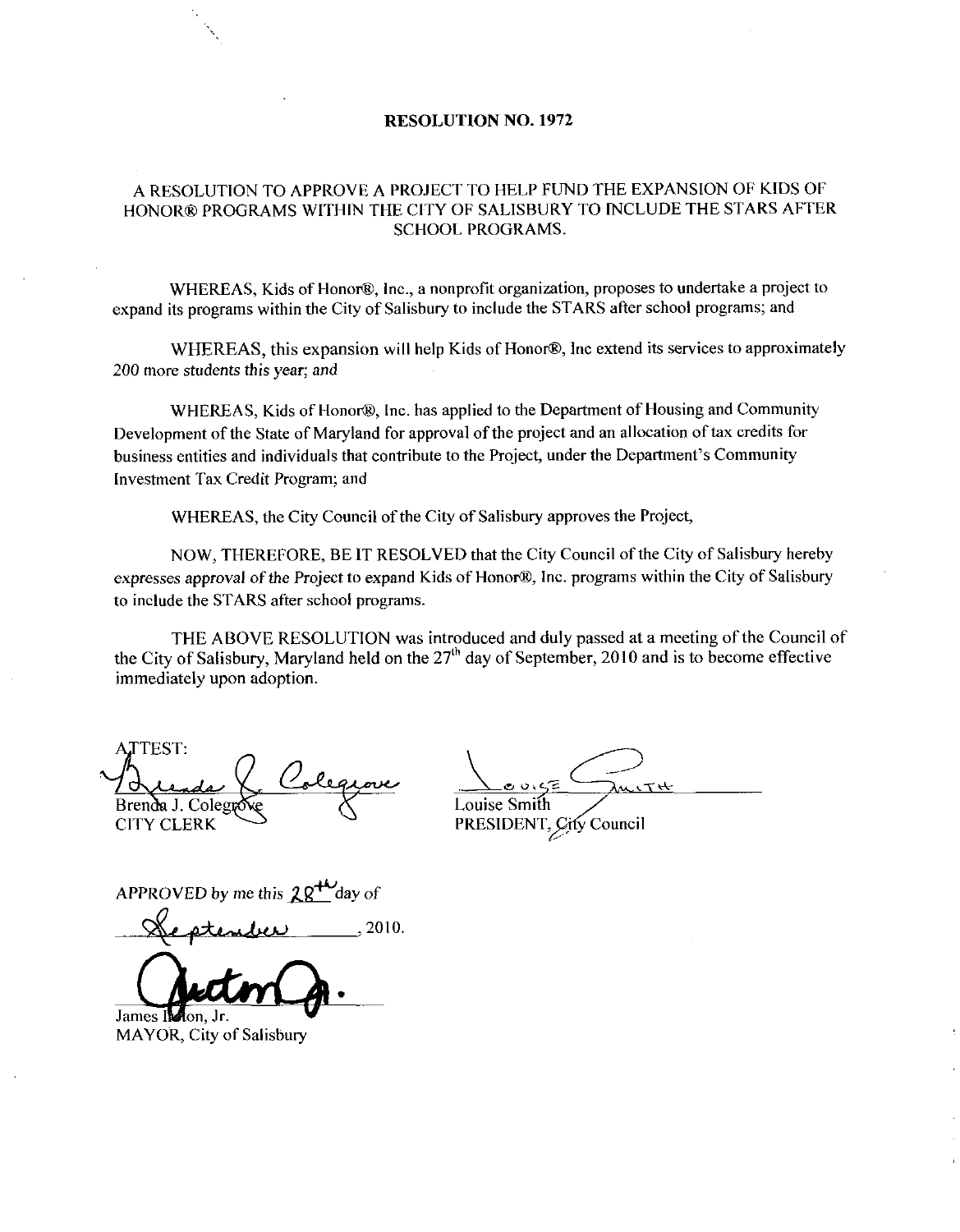PO Box 1131<br>
Phone: 410-422-KIDS (5437)<br>
Salisbury, MD 21802-1131 E-mail: KOH@kidsofhonor.o PO Box 1131<br>Salisbury, MD 21802-1131 Fe-mail: KOH@kidsofhonor.org<br>www.kidsofhonor.org<br>www.kidsofhonor.org Phone: 410-422-KIDS (5437)<br>E-mail: KOH@kidsofhonor.org<br>www.kidsofhonor.org

PO Box 1131<br>
Phone: 410-422-KIDS (5437)<br>
Salisbury, MD 21802-1131<br>
E-mail: KOH@kidsofhonor.org<br>
www.kidsofhonor.org<br> **Kids of Honor<sup>®</sup>... Nothing is Impossible!** 



September 14, 2010

City Council of Salisbury Salisbury, MD

Dear City Council Members:

Kids of Honor®, a local nonprofit, is requesting a Local Government Resolution for our Community Investment Tax Credit application. We are applying for tax credits to help fund the expansion of our program within the City of Salisbury to include the STARS afterschool programs. This will help us extend our services to an additional 200 students this year.

The grant application is due on October 15, 2010. The Government Resolution is a crucial part of this application and we will not be considered for tax credits without it.

Thank you so much for your timely attention to this matter.

Please contact us with any questions

Sincerely

Kim Hudson Development Director Niin riuason<br>Development<br>410/783-8746<br>khudson@kids  $410/783 - 8746$ <br>khudson@kidsofhonor.org Paula Morris Board of Directors, Chair<br>410/422-5437

Kids of Honor...Empowering youth to graduate from high school

.<br>Kids of Honor, Inc. is a 501(c)(3) nonprofit organization – donations to which are tax deductible to the fullest extent allowed by law. A copy of our current financial statement is available upon request by contacting Ki Honor, P.O. Box 1131, Salisbury, MD 21802. Documents and information submitted to the State of Maryland under the Maryland Charitable Solicitations Act are available from the Office of the Secret